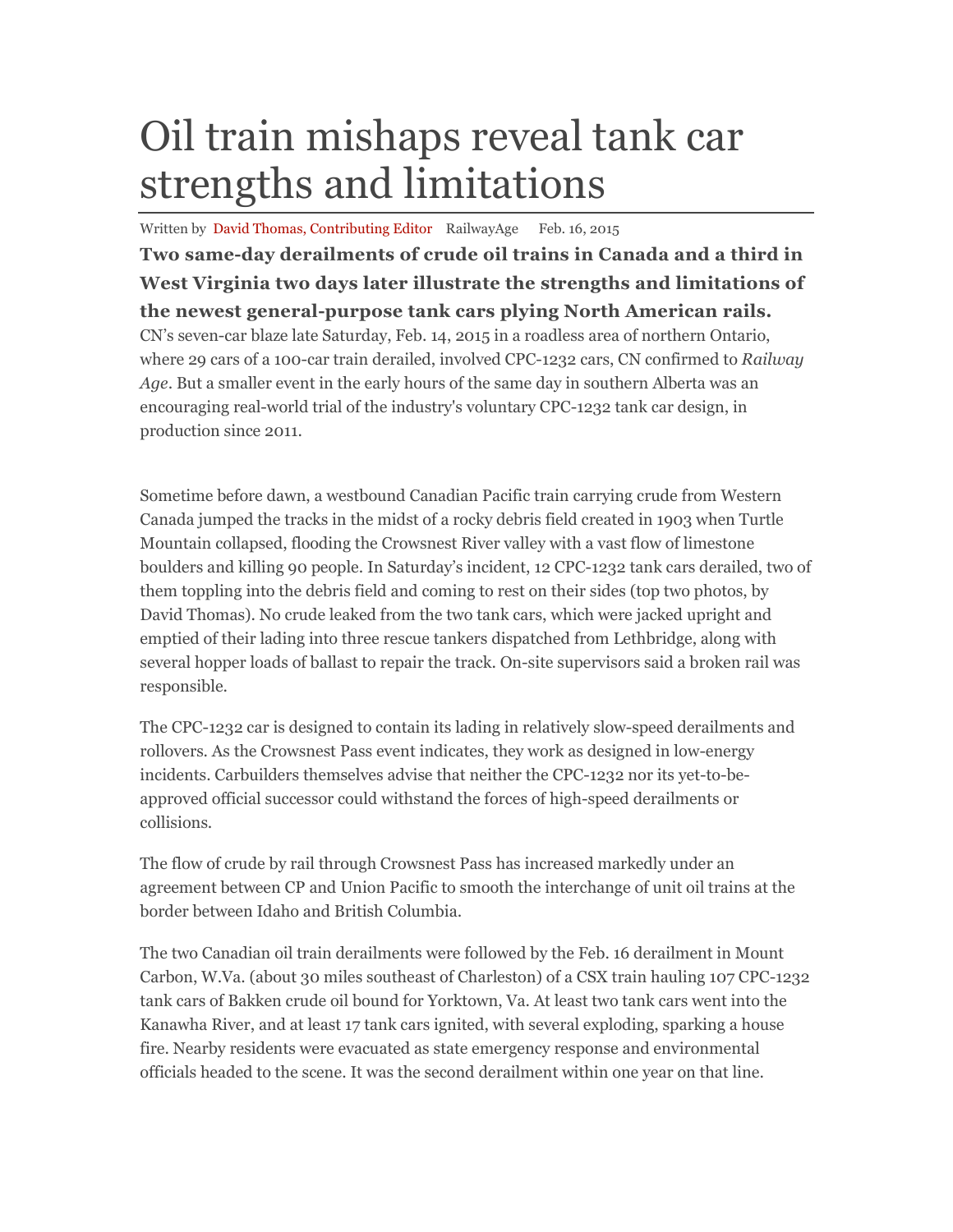West Virginia was under a winter storm warning and getting heavy snowfall, but it's unclear if the weather had anything to do with the derailment, which occurred about 1:20 p.m. No injuries related to the house fire or tank car fires have been reported.

Both the CSX oil train disaster in West Virginia and the nearly concurrent CN derailment and explosions in Ontario involved the newest CPC-1232 tank cars, underscoring the fact that the overwhelming risk factor is the explosivity of untreated crude oil, not the inadequacy of the disgraced DOT-111.

In both the CN and CSX derailments, the trains continued to burn and explode simultaneously through Monday as uncommonly ferocious winter weather in both locations made control difficult.

The forthcoming DOT-117 tank car specification is very much like the CPC-1232, with the probable difference of a 1/8-inch thicker tank shell. Carbuilders themselves recently warned that no amount of extra metal or sophisticated engineering will protect against breaches and fires in high-energy derailments.

The DOT-117, like its parent CPC-1232, is designed to contain its lading in slow-speed derailments and rollovers, such as the CP incident early Saturday at Crowsnest Pass in which two loaded CPC-1232 cars rolled over without breaching.

The weekend's triplet of derailments demonstrates a profound pair of truths: First, the CPC-1232 cars performed as specified in the CP incident without spilling a drop of crude despite rolling over into a rocky debris field created 112 years ago by Canada's deadliest landslide. Second, the CPC-1232 and its DOT-117 successor offer minimal advantage over the old DOT-111 cars in high-speed, multi-car pileups like those in Ontario and West Virginia.

Chain reaction fireballs appear to be as much a phenomena in the Ontario and West Virginia disasters as they were in the Lac-Mégantic catastrophe that killed 47 people in 2013. The DOT-111 tank cars in that event became the focus of accident investigators who noted the extreme volatility of Bakken crude from North Dakota, but chose to do nothing other than asking shippers to classify it accurately.

In a continuing run of extraordinary good fortune, both the CN and CSX derailments occurred in sparsely populated areas, and no lives were lost.

In CP's low-key overture to the weekend's drama, the short distance between the point of track failure and the rolled tank cars indicates the train was moving at considerably less than the 40 mph limit through the slide area, which is protected by law as the last resting place for the 80 persons whose bodies were never recovered.

The oil industry has argued that railroads are to blame for not keeping their trains on track, a contention accepted by the Federal Railroad Administration and its sister agency the Pipeline